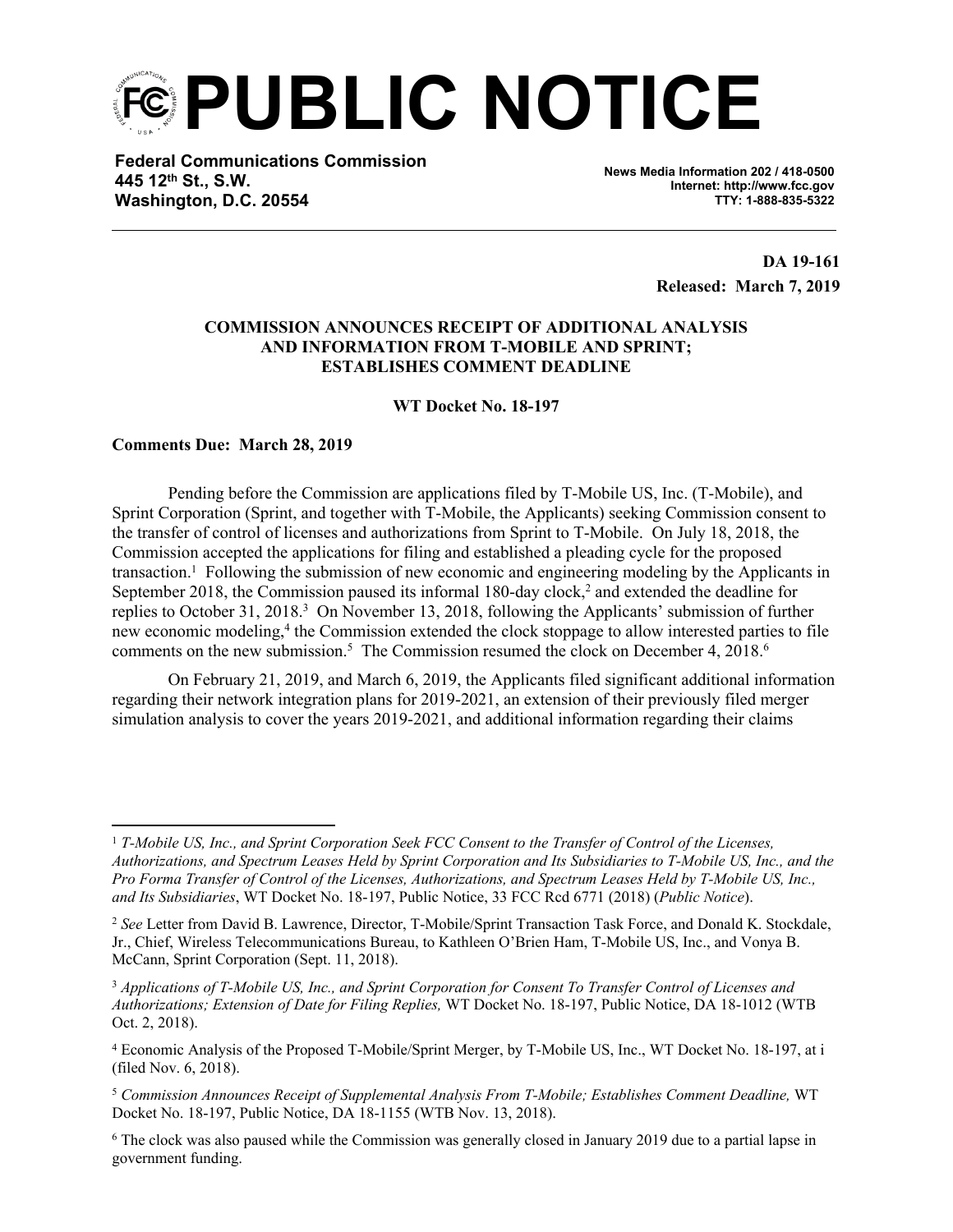related to fixed wireless broadband services.<sup>7</sup> These filings contain substantial new material and reach conclusions about the effects of the transaction that were not previously in the record.

When applicants have made substantial new submissions in support of their transactions after their initial applications, the Commission typically has sought additional comment from the public and paused its 180-day informal time clock to allow for staff and third-party review.<sup>8</sup> Doing so ensures that the public interest in a speedy review is balanced with the public interest in careful and thorough analysis and the need for third parties to comment on material information submitted by the applicants.

The Commission therefore is stopping the clock as of today, March 7, 2019, and is seeking comment on the Applicants' extension of their economic analysis and the additional information they filed. Comments should be limited to the Applicants' new submissions and not repeat arguments previously raised. Interested parties must file comments by no later than **March 28, 2019**. All filings should refer to WT Docket No. 18-197. Absent further significant new record submissions by the Applicants or other outstanding issues, including documentation of claims of privilege, the informal 180 day clock will resume on April 4, 2019, at day 122.

Under the Commission's current procedures for the submission of filings and other documents,<sup>9</sup> non-confidential submissions in this matter may be filed electronically through the Commission's Electronic Comment Filing System (ECFS) or by hand delivery to the Commission. Confidential submissions must also follow the procedures set forth in the Protective Order in this proceeding.<sup>10</sup>

- To file electronically,<sup>11</sup> access ECFS via the Internet at http://apps.fcc.gov/ecfs. In completing the transmittal screen, commenters should include their full name, U.S. Postal Service mailing address, and the applicable docket number.
- **To file by paper**, the original and one copy of each filing must be filed by hand or messenger delivery, by commercial overnight courier, or by first-class or overnight U.S. Postal Service mail. All hand-delivered or messenger-delivered paper filings for the Commission's Secretary must be delivered to FCC Headquarters at 445 12th St., SW, Room TW-A325, Washington, DC 20554. The filing hours at this location are 8:00 a.m. to 7:00 p.m. All hand deliveries must be held together with rubber bands or fasteners. Any envelopes must be disposed of before entering the building. Commercial overnight mail (other than U.S. Postal Service Express Mail and Priority Mail) must be sent to 9050 Junction Drive, Annapolis Junction, MD 20701. U.S. Postal Service first-class, Express, and Priority mail should be addressed to 445 12th Street, SW, Washington, DC 20554. All filings must be addressed to the Commission's Secretary, Office of the Secretary, Federal Communications Commission.

One copy of each pleading, *ex parte* submission, or other filing must be delivered electronically, by email or facsimile, or if delivered as paper copy, by hand or messenger delivery, by commercial

<sup>7</sup> Letter from Nancy Victory, Counsel for T-Mobile US, Inc., WT Docket No. 18-197 (filed Feb. 22, 2019); Letter from Nancy Victory, Counsel for T-Mobile US, Inc., WT Docket No. 18-197 (filed March 6, 2019).

<sup>8</sup>  *See, e.g., Commission Announces Extension of Time To File Replies to Responses and Oppositions for Its Review of Applications of Comcast Corporation, Time Warner Cable, Inc., Charter Communications, Inc.,* MB Docket No. 14-57, Public Notice, 29 FCC Rcd 11773 (MB 2014); Letter from Rick Kaplan, Chief, Wireless Telecommunications Bureau, to Richard L. Rosen, Counsel for AT&T Inc., WT Docket No. 11-65 (July 20, 2011), [https://docs.fcc.gov/public/attachments/DOC-308512A1.pdf;](https://docs.fcc.gov/public/attachments/DOC-308512A1.pdf) *Applications of Comcast Corporation, General Electric Company and NBC Universal, Inc. For Consent To Assign Licenses or Transfer Control of Licensees*,

Order, 25 FCC Rcd 3802 (MB 2010).

<sup>9</sup> *FCC Announces Change in Filing Location for Paper Documents*, Public Notice, 24 FCC Rcd 14312 (2009).

<sup>10</sup> *Applications of T-Mobile US, Inc., and Sprint Corporation for Consent To Transfer Control of Licenses and Authorizations,* WT Docket No. 18-197, Protective Order, 33 FCC Rcd 6036 (2018).

<sup>11</sup> *Electronic Filing of Documents in Rulemaking Proceedings*, Report and Order, 13 FCC Rcd 11322 (1998).